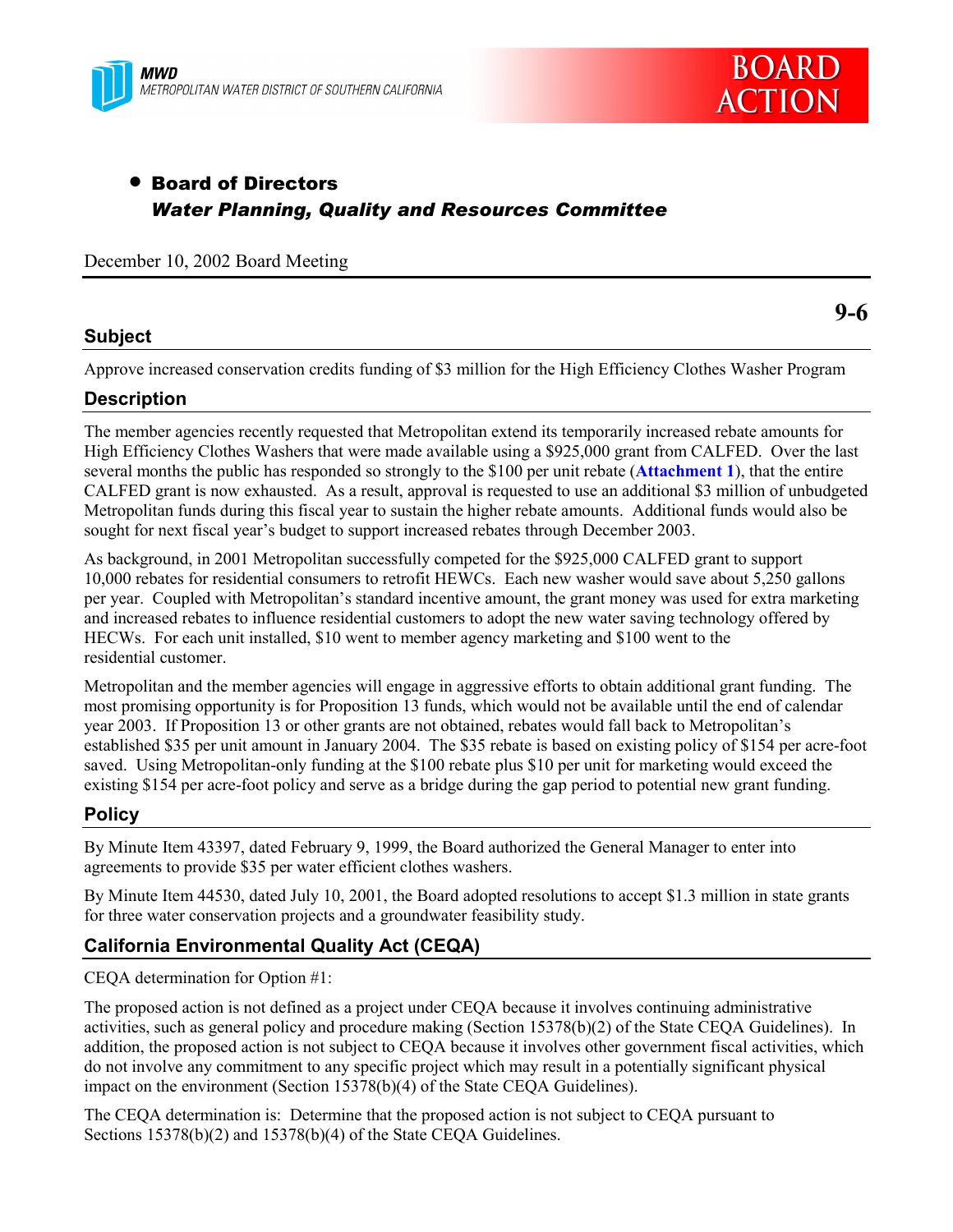CEQA determination for Option #2:

None required

### **Board Options/Fiscal Impacts**

#### **Option #1**

Adopt the CEQA determination and

- a. Approve the expenditure of \$3 million of unbudgeted funds for the HECW program through June 2003; and
- b. Approve HECW rebate plus marketing contributions of \$110 per unit through December 2003.

**Fiscal Impact:** \$3 million additional expenditure in fiscal year 2002/03 and potentially \$3 million more in fiscal year 2003/04 if budgeted

#### **Option #2**

Continue Metropolitan's existing \$35 rebate. **Fiscal Impact:** None

### **Staff Recommendation**

Option #1

rev 1  $\lambda$ 11/26/2002 *Date*

*Stephen N. Arakawa Manager, Water Resource Management*

ر ا 11/26/2002 *Ronald R. Gastelum*

*Chief Executive Officer*

*Date*

# **Attachment 1 - Metropolitan's CALFED HECW Rebate Program**

BLA #2096